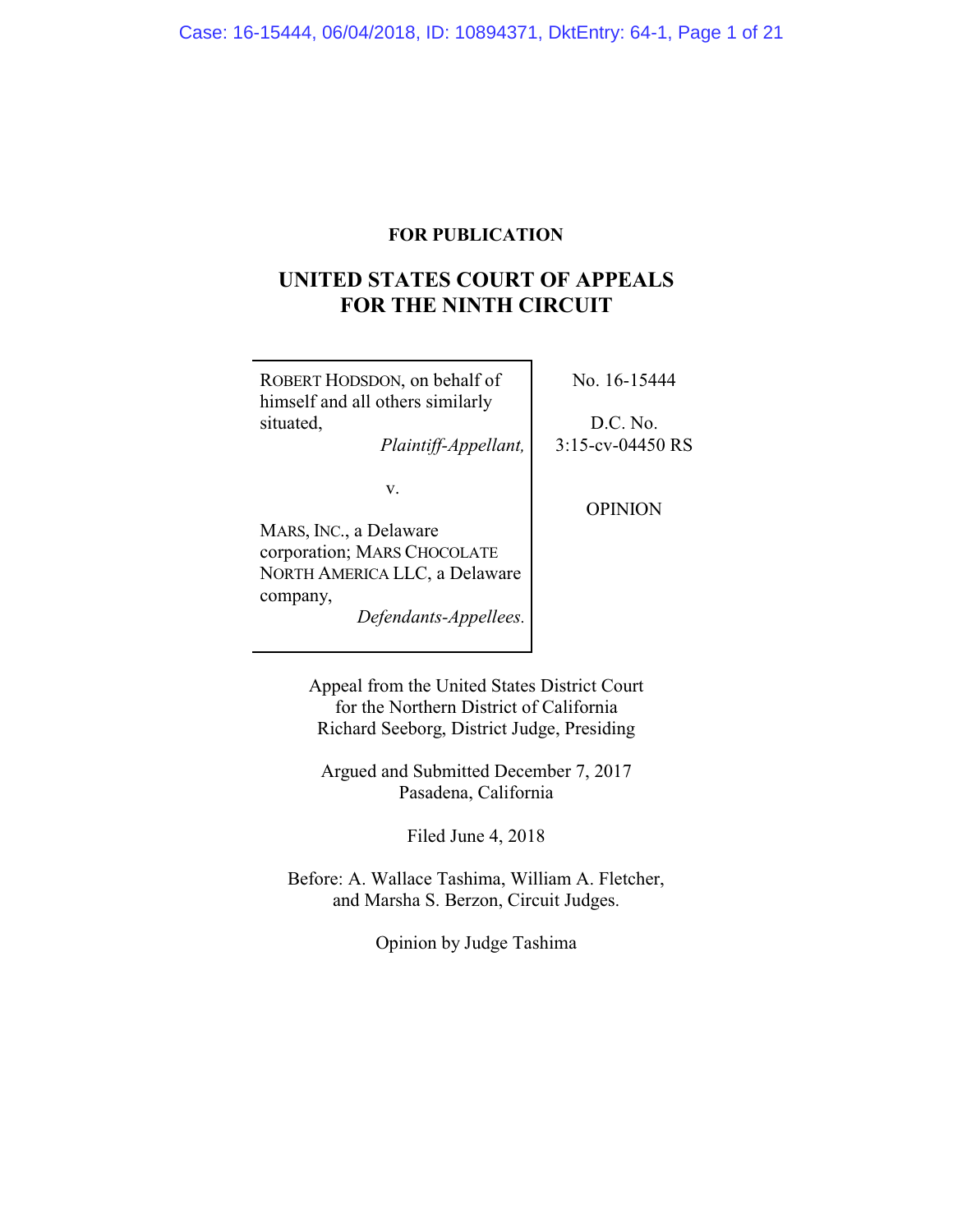Case: 16-15444, 06/04/2018, ID: 10894371, DktEntry: 64-1, Page 2 of 21

2 **HODSDON V. MARS, INC.** 

# **SUMMARY\***

#### **California Law**

The panel affirmed the district court's dismissal of plaintiff's consumer protection claims in a putative class action alleging that Mars, Inc., a chocolate manufacturer, had a duty to disclose on its labels the labor practices that may have tainted its supply chain.

Concerning plaintiff's duty to disclose claims, the panel held that California consumer protection laws did not obligate Mars, Inc. to label its goods as possibly being produced by child or slave labor. The panel further held that in the absence of any affirmative misrepresentations by the manufacturer, the manufacturer did not have a duty to disclose the labor practices in question, even though they were reprehensible, because they were not physical defects that affected the central function of the chocolate products. The panel concluded that, absent a duty to disclose, plaintiff's Consumers Legal Remedies Act, Unfair Competition Law, and False Advertising Law claims were foreclosed.

The panel held that plaintiff's claims failed under the unfair prong of the Unfair Competition Law under either the *Cel-Tech* test, *Cel-Tech Commc'ns, Inc. v. L.A. Cellular Tel. Co.*, 973 P.2d 527, 540 (Cal. 1999), or the *South Bay* test, outlined in *S. Bay Chevrolet v. Gen. Motors Acceptance Corp*., 85 Cal. Rptr. 2d 301, 316 (Ct. App. 1999).

**<sup>\*</sup>** This summary constitutes no part of the opinion of the court. It has been prepared by court staff for the convenience of the reader.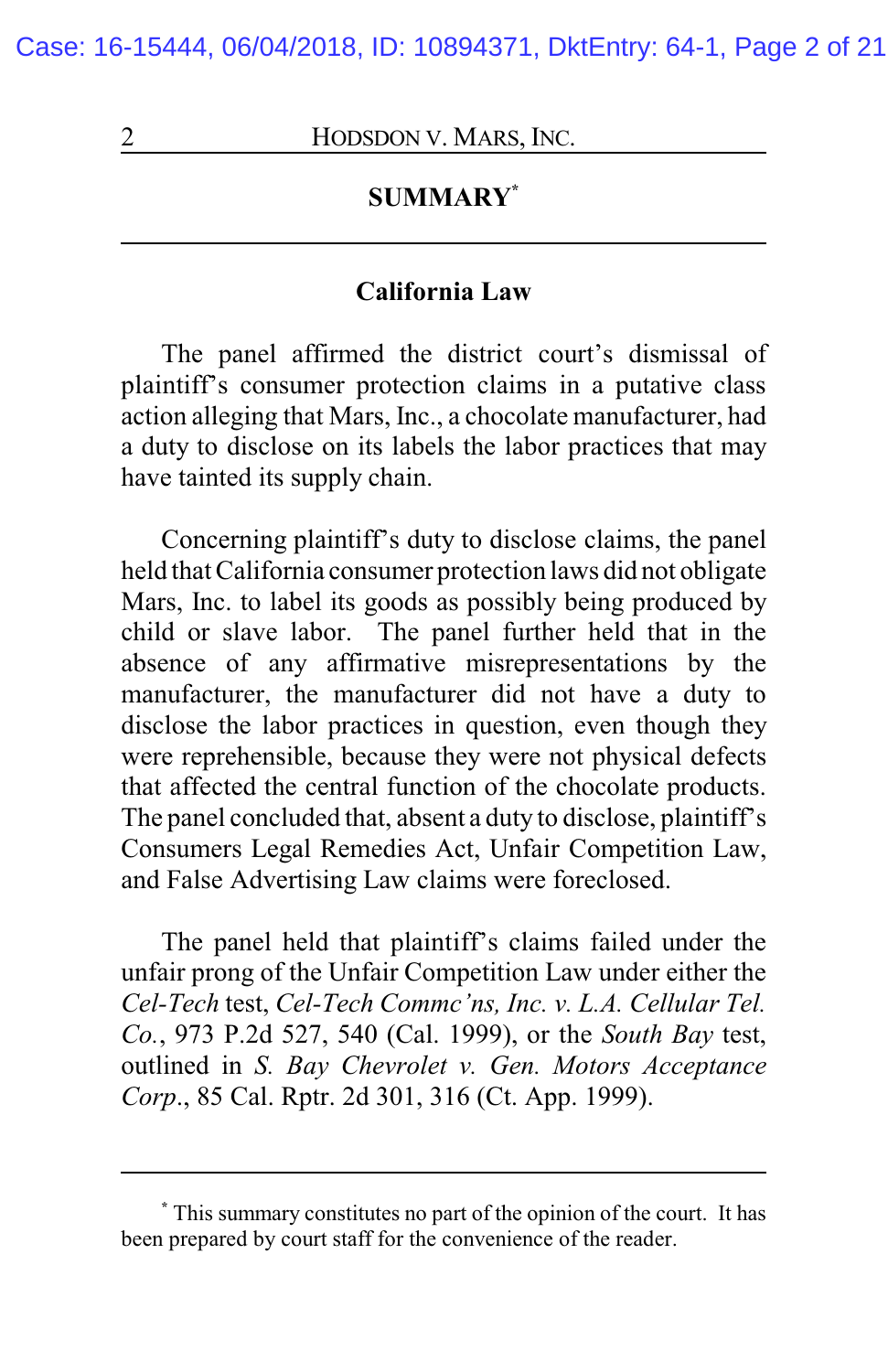#### **COUNSEL**

Steve W. Berman (argued), Hagens Berman Sobol Shapiro LLP, Seattle, Washington; Elaine T. Byszewski, Hagens Berman Sobol Shapiro LLP, Pasadena, California; for Plaintiff-Appellant.

Stephen D. Raber (argued), Richmond T. Moore, and Joelle Perry Justus, Williams & Connolly LLP, Washington, D.C., for Defendants-Appellees.

Tina Charoenpong, Deputy Attorney General; Michele Van Gelderen, Supervising Deputy Attorney General; Nicklas A. Akers, Senior Assistant Attorney General; Office of the Attorney General, Los Angeles, California; for Amicus Curiae State of California.

#### **OPINION**

TASHIMA, Circuit Judge:

In this action, the putative class plaintiff alleges that California consumer protection laws require certain food manufacturers to disclose, on their products' labels, that the products' supply chain may involve child or slave labor. Regrettably, despite some efforts to eradicate the practices, child labor and slave labor are modern-day scourges, and manufacturers that source materials from around the world may benefit from that illicit labor. This issue has gained public attention in recent years such that many consumers now consider in their purchasing decisions the labor practices behind household products. In fact, some manufacturers have decided to market their products as free of unsavory labor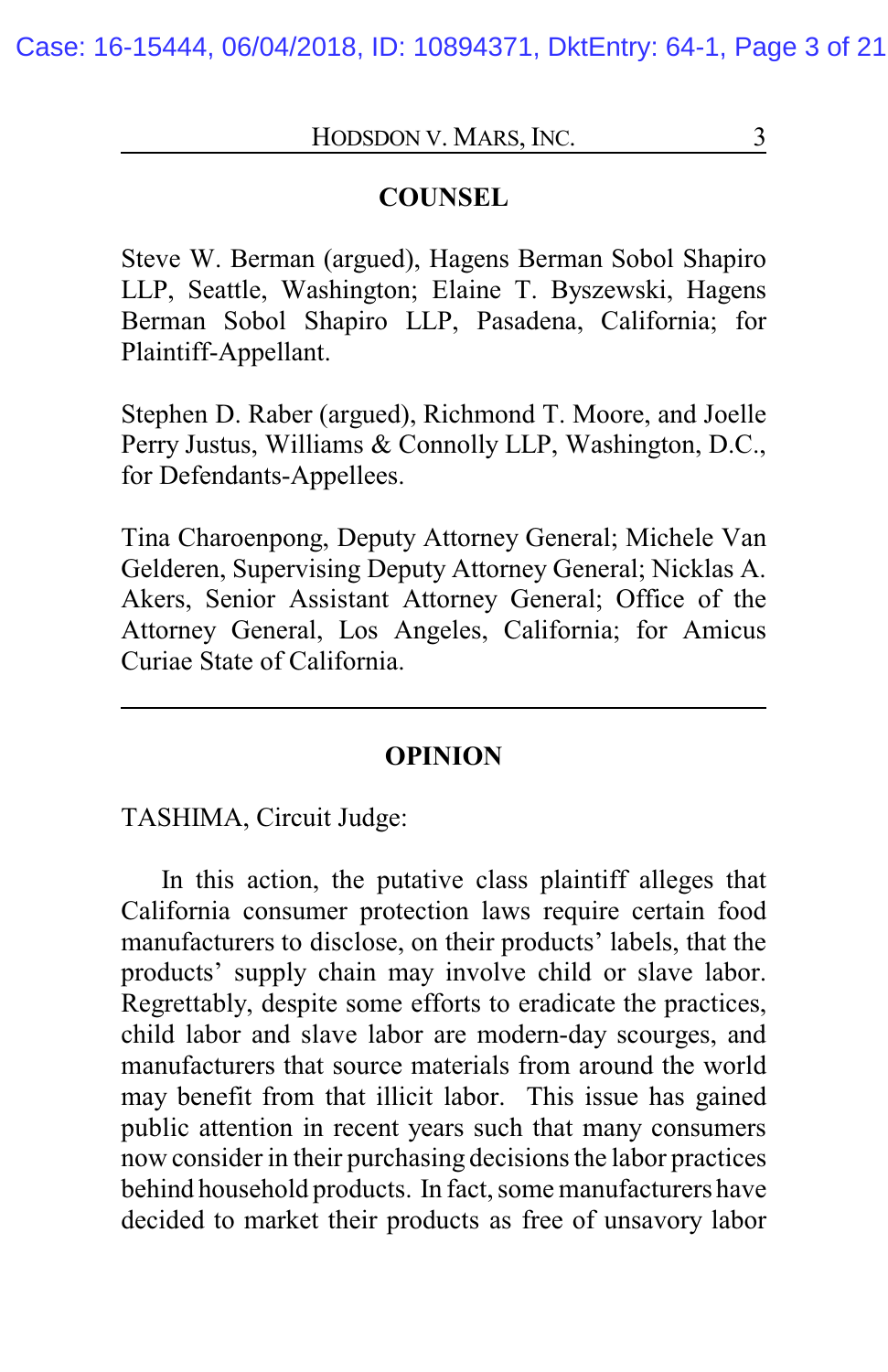practices, and some legislatures have attempted to further educate the public about modern-day slavery.

Nonetheless, the California consumer protection laws do not obligate the defendants-appellees to label their goods as possibly being produced by child or slave labor. In the absence of any affirmative misrepresentations by the manufacturer, we hold that the manufacturers do not have a duty to disclose the labor practices in question, even though they are reprehensible, because they are not physical defects that affect the central function of the chocolate products.

One of the key issues in this case is the continued viability of *Wilson v. Hewlett-Packard Co.*, 668 F.3d 1136 (9th Cir. 2012). Defendants-appellees rely on *Wilson* to argue that plaintiff-appellant has not alleged that defendantsappellees had a duty to disclose because *Wilson* stands for the premise that plaintiffs in pure omission cases must plead that the undisclosed information created a safety hazard. Plaintiff-appellant acknowledges the holding in *Wilson*, but urges us to deviate from that precedent, arguing that intervening California Courts of Appeal cases render our interpretation of California law incorrect. It is true that recent state-court cases have cast doubt on the breadth of this Circuit's precedent about the duty to disclose, but the facts before us today do not compel us to reexamine that precedent in this case. This is so because, even applying the tests from the intervening California cases, Plaintiff cannot state a claim. We therefore affirm the district court's order of dismissal.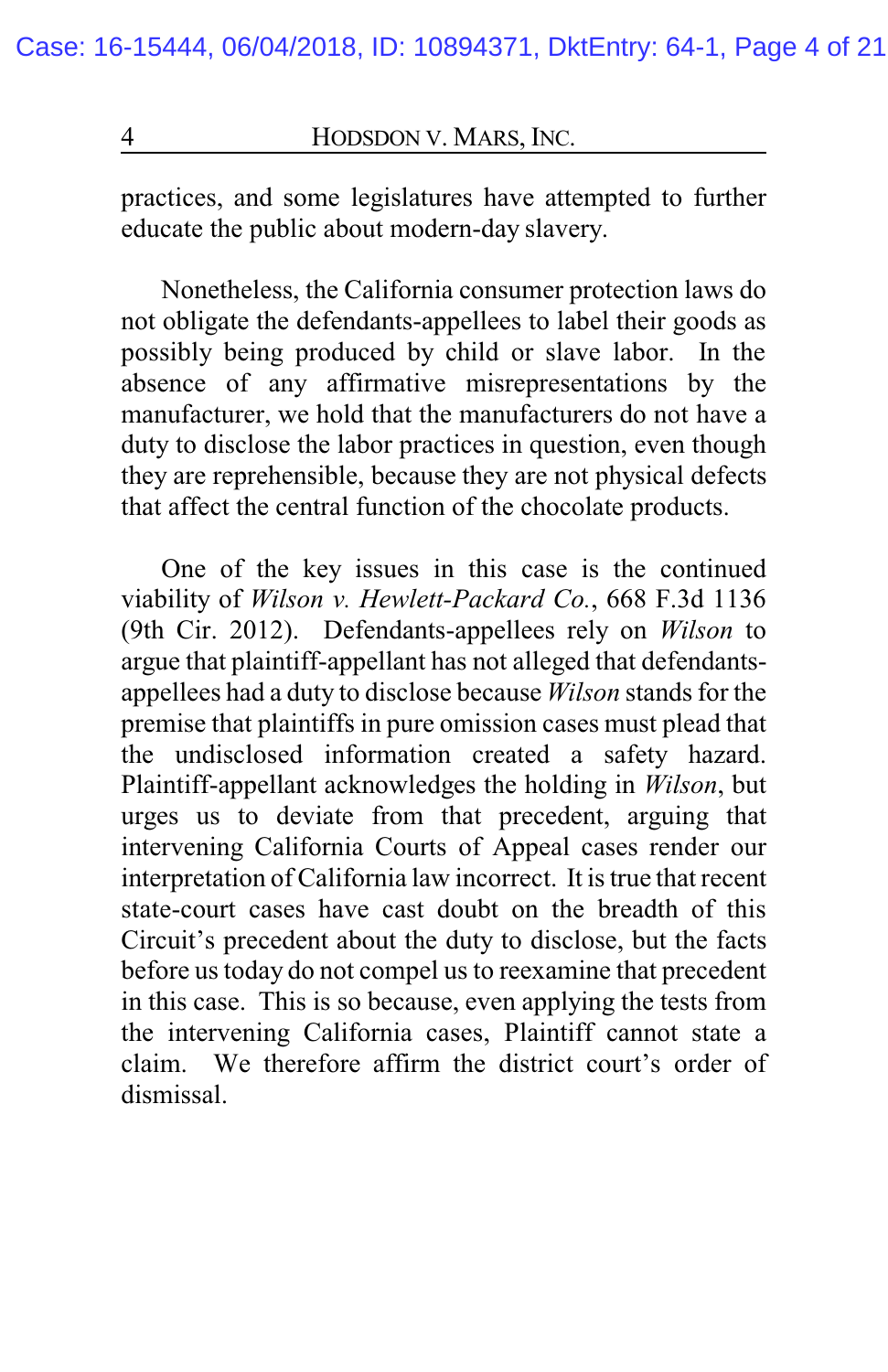### **I. FACTUAL AND PROCEDURAL BACKGROUND**

Plaintiff-appellant Robert Hodsdon ("Plaintiff") is a California citizen who purchased defendants-appellees' (together, "Mars") chocolate products at retail stores and viewed the labeling. Hodsdon alleges he would not have bought the chocolate or would not have paid as much for it if the manufacturer had disclosed, on the label itself, the existence of child and slave labor in its supply chain.

The Ivory Coast (or Côte d'Ivoire) is the world's largest producer of cocoa beans, the raw ingredient for chocolate. Like most chocolate manufacturers, Mars sources at least some cocoa beans from the Ivory Coast. Some cocoa beans from the Ivory Coast are produced using what the International Labor Organization ("ILO") calls "the worst forms of child labour." The Bureau of International Labor Affairs of the U.S. Department of Labor describes the situation in the Ivory Coast as follows:

> [C]hildren . . . are working under conditions of forced labor on Ivoirian cocoa farms . . . . Some children are sold by their parents to traffickers, some are kidnapped, and others migrate willingly but fall victim to traffickers who sell them to recruiters or farmers, where they end up in conditions of bonded labor . . . . Some children are forced to perform dangerous tasks . . . .

Mars recognizes that its supply chains may be infected by the worst forms of child labor, but does not disclose this on its product labeling. However, in compliance with the California Transparency in Supply Chains Act of 2010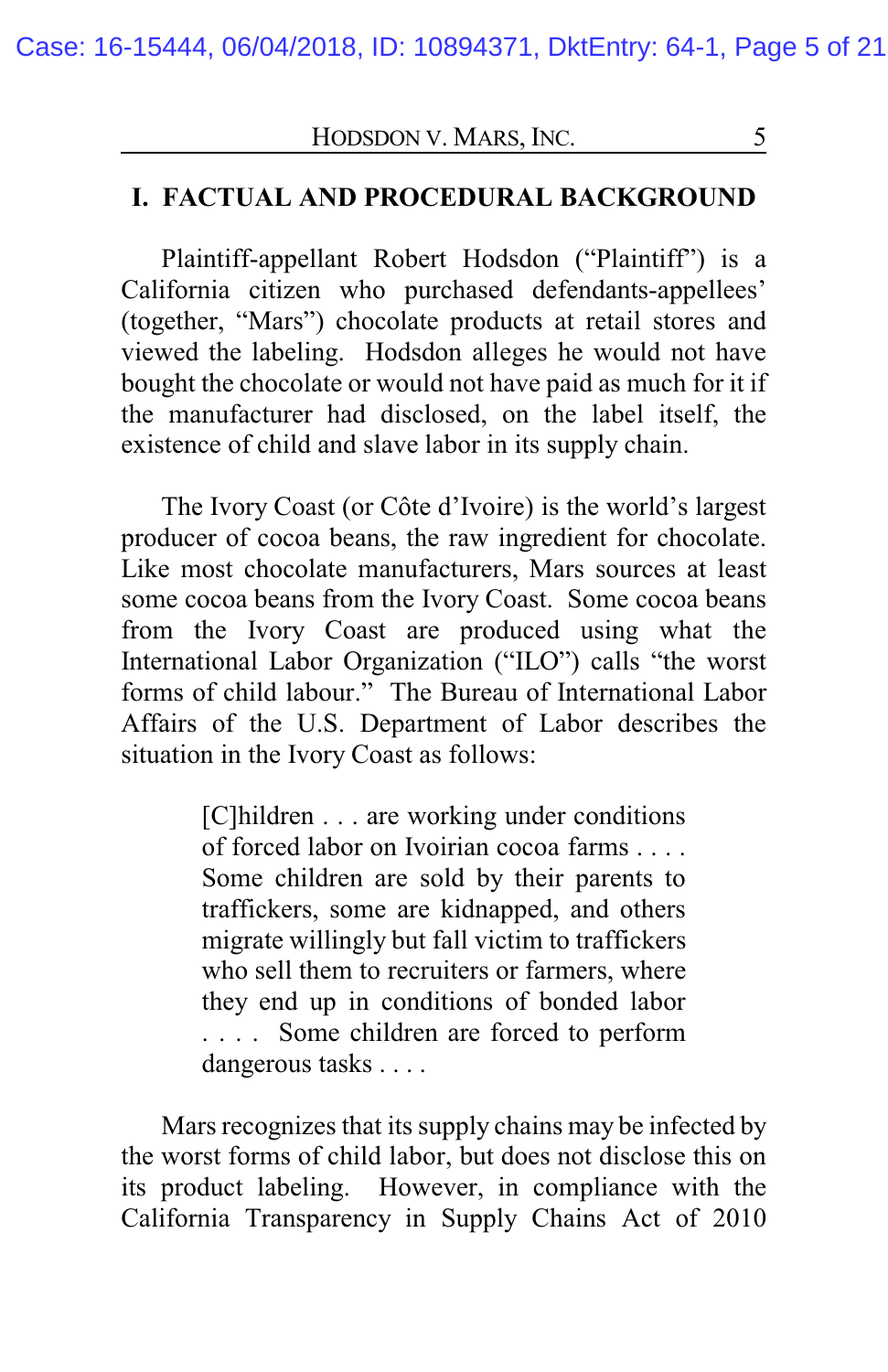("Supply Chains Act"), Mars does disclose on its website its efforts to combat slavery and labor abuses in its supply chain.**<sup>1</sup>**

Plaintiff brought this action under California's Consumers Legal Remedies Act ("CLRA"), Unfair Competition Law ("UCL"), and False Advertising Law ("FAL"), alleging that Mars has a duty to disclose on its labels the labor practices that may taint its supply chain. Plaintiff's CLRA claim is that Mars misrepresented the source, characteristics, and standard of the chocolate products by omitting information about labor practices on its label. *See* Cal. Civ. Code § 1770(a)(2), (5), (7). As to the UCL, Plaintiff claims that Mars' conduct came within the UCL's prohibition on "any unlawful, unfair or fraudulent business act or practice" by: (1) violating the "unlawful" prong based on its violation of the CLRA; (2) violating the "fraudulent" prong because it omitted information about the forced labor at the point of sale; and (3) violating the "unfair" prong because the omission contravened legislative policy against child and slave labor,

This Act requires large retailers and manufacturers doing business in California to disclose on their websites their "efforts to eradicate slavery and human trafficking from [their] direct supply chain for tangible goods offered for sale." . . . Companies subject to the Act must post disclosures on their Internet websites related to five specific areas: verification, audits, certification, internal accountability, and training.

KAMALA D. HARRIS, CAL. DEP'T OF JUSTICE, THE CALIFORNIA TRANSPARENCY IN SUPPLY CHAINS ACT: A RESOURCE GUIDE, i (2015).

<sup>&</sup>lt;sup>1</sup> The Supply Chains Act, Cal. Civ. Code § 1714.43, was enacted in 2010. The California Attorney General later described the requirements of the Act: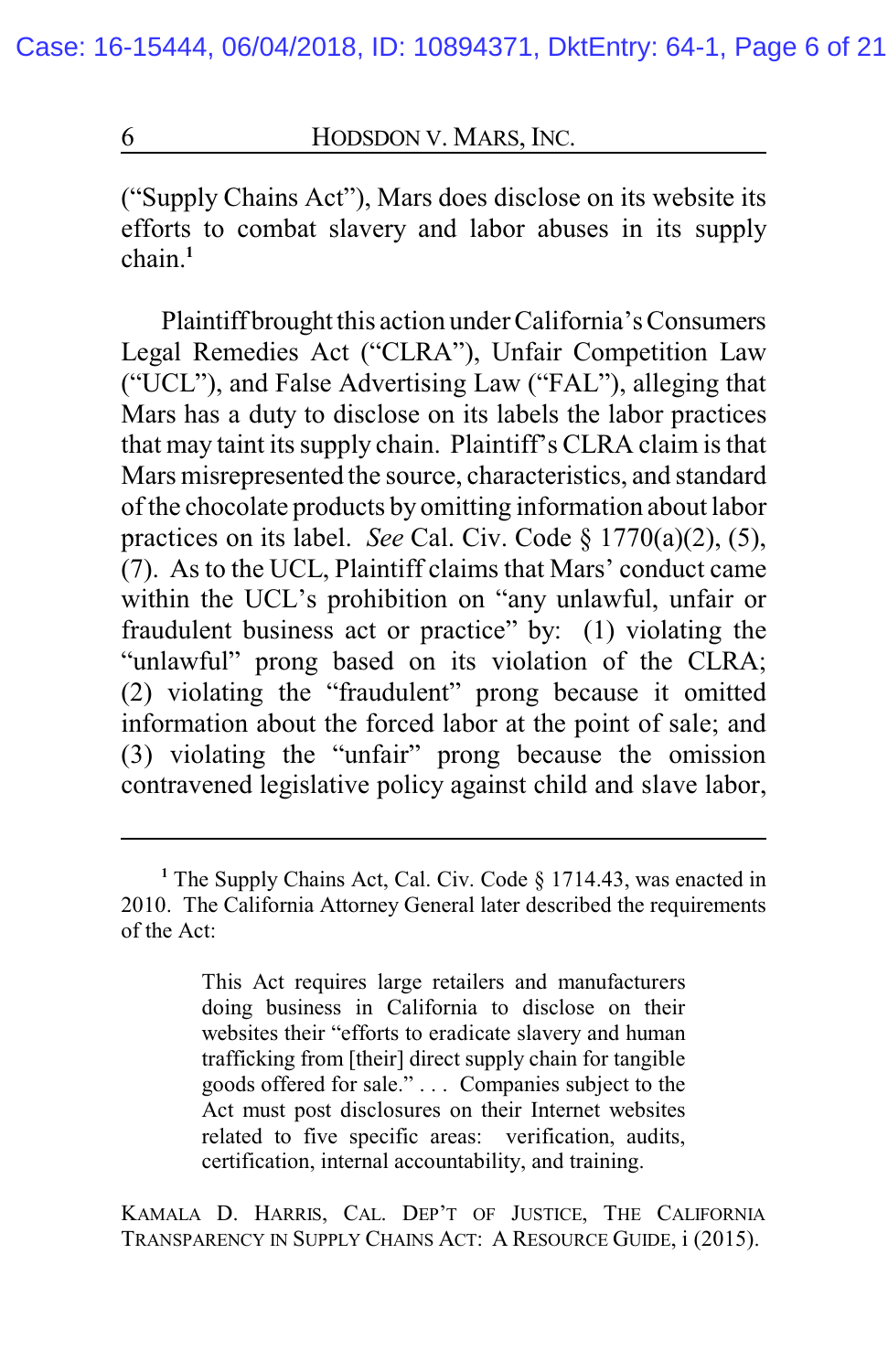or because Mars' "participation in a supply chain involving [slave labor] is immoral, unethical, oppressive, unscrupulous and injurious to consumers." *See* Cal. Bus. & Prof. Code § 17200. Finally, Plaintiff's FAL claim also is based on Mars' alleged failure to disclose its labor practices on its label. *See id.* § 17500.

The district court dismissed the complaint for failure to state a claim. Fed. R. Civ. P. 12(b)(6). Plaintiff has timely appealed.

#### **II. JURISDICTION AND STANDARD OF REVIEW**

The district court had jurisdiction under 28 U.S.C. § 1332(a). We have jurisdiction under 28 U.S.C. § 1291, and review de novo the district court's dismissal for failure to state a claim. *See Hinojos v. Kohl's Corp.*, 718 F.3d 1098, 1103 (9th Cir. 2013).

#### **III. ANALYSIS**

#### **A. Duty to Disclose**

Plaintiff does not allege any affirmative misstatement and relies solely on an omission theory of consumer fraud. Omissions may be the basis of claims under California consumer protections laws, but "to be actionable the omission must be contrary to a representation actually made by the defendant, or *an omission of a fact the defendant was obliged to disclose*." *Daugherty v. Am. Honda Motor Co.*, 51 Cal. Rptr. 3d 118, 126 (Ct. App. 2006) (emphasis added).

Mars argues that to establish a duty to disclose, under the Ninth Circuit's interpretation of California law, Plaintiff must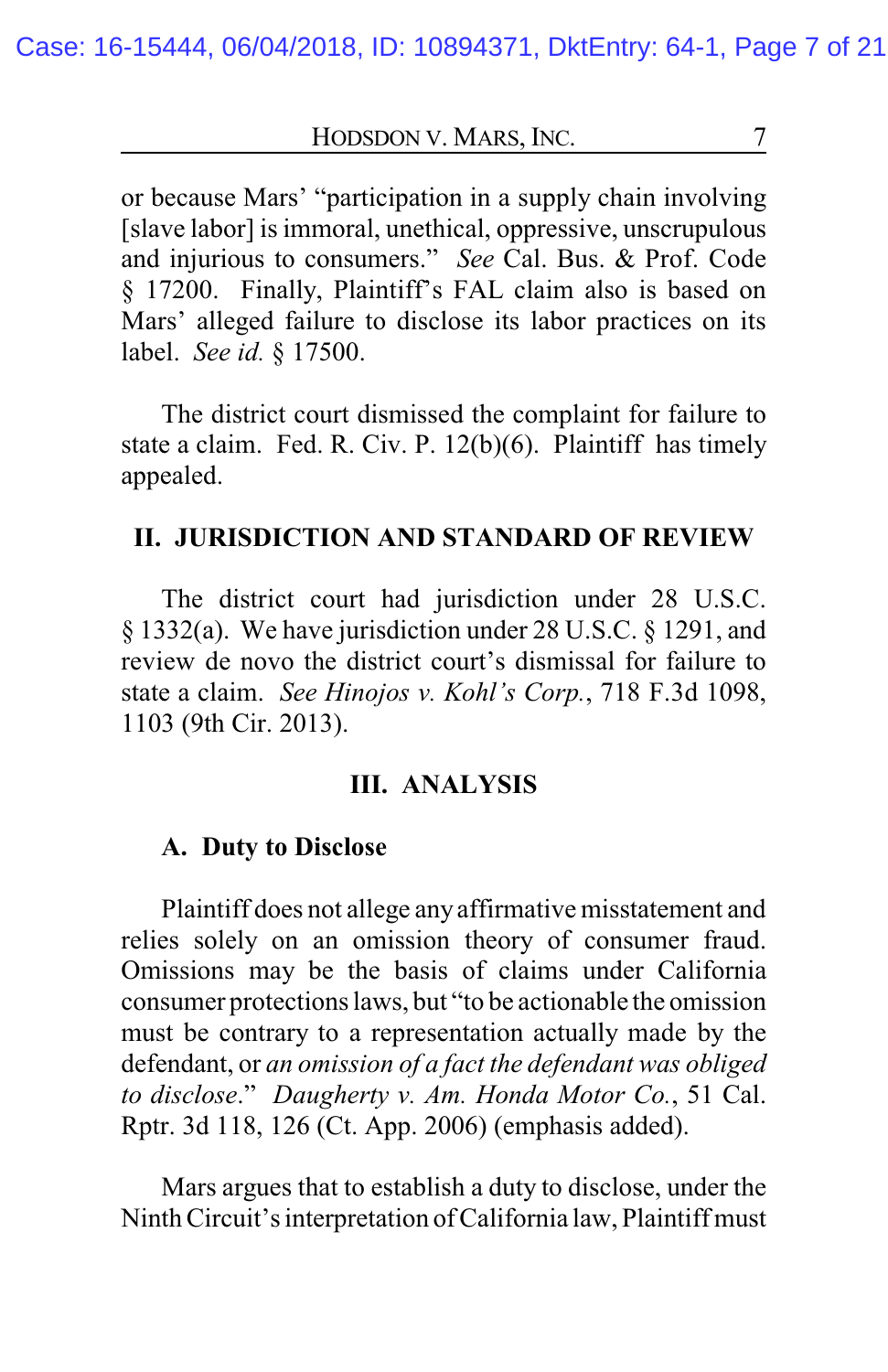always allege that the undisclosed information "caused an unreasonable safety hazard." *Wilson*, 668 F.3d at 1143. Plaintiff urges us to rule that *Wilson* is no longer good law after more recent California Courts of Appeal opinions, and to apply the tests for duty to disclose from those cases. While the recent California cases do cast doubt on whether *Wilson*'s safety-hazard requirement applies in all circumstances, we have no occasion in this case to consider whether the later state-court cases have effectively overruled *Wilson*. This is true because even applying Plaintiff's proposed tests, derived from his reading of the more recent California decisions, he cannot state a claim. Specifically, Plaintiff has not sufficiently alleged that the defect in question—the existence of child labor in the supply chain—affects the central functionality of the chocolate products. Therefore, without either relying on or overruling *Wilson*, we hold that Plaintiff has not established that Mars had a duty to disclose the labor practices on its labels.

The primaryCalifornia cases on which Plaintiff relies are *Collins v. eMachines, Inc.*, 134 Cal. Rptr. 3d 588 (Ct. App. 2011), and *Rutledge v. Hewlett-Packard Co.*, 190 Cal. Rptr. 3d 411 (Ct. App. 2015). Plaintiff has not sufficiently alleged that Mars has a duty to disclose under these cases.

In *Collins*, the plaintiffs were a putative class of consumers that purchased eMachine computers. 134 Cal. Rptr. 3d at 591. The plaintiffs complained that a floppy disk controller defect, which manifested itself during the warranty period, caused critical data corruption of the hard drive. *Id.* at 591–92. Citing the four-prong test from *LiMandri v. Judkins*, 60 Cal. Rptr. 2d 539 (Ct. App. 1997), the plaintiffs asserted that eMachines had a duty to disclose the defect. *Collins*, 134 Cal. Rptr. 3d at 593. The court explained: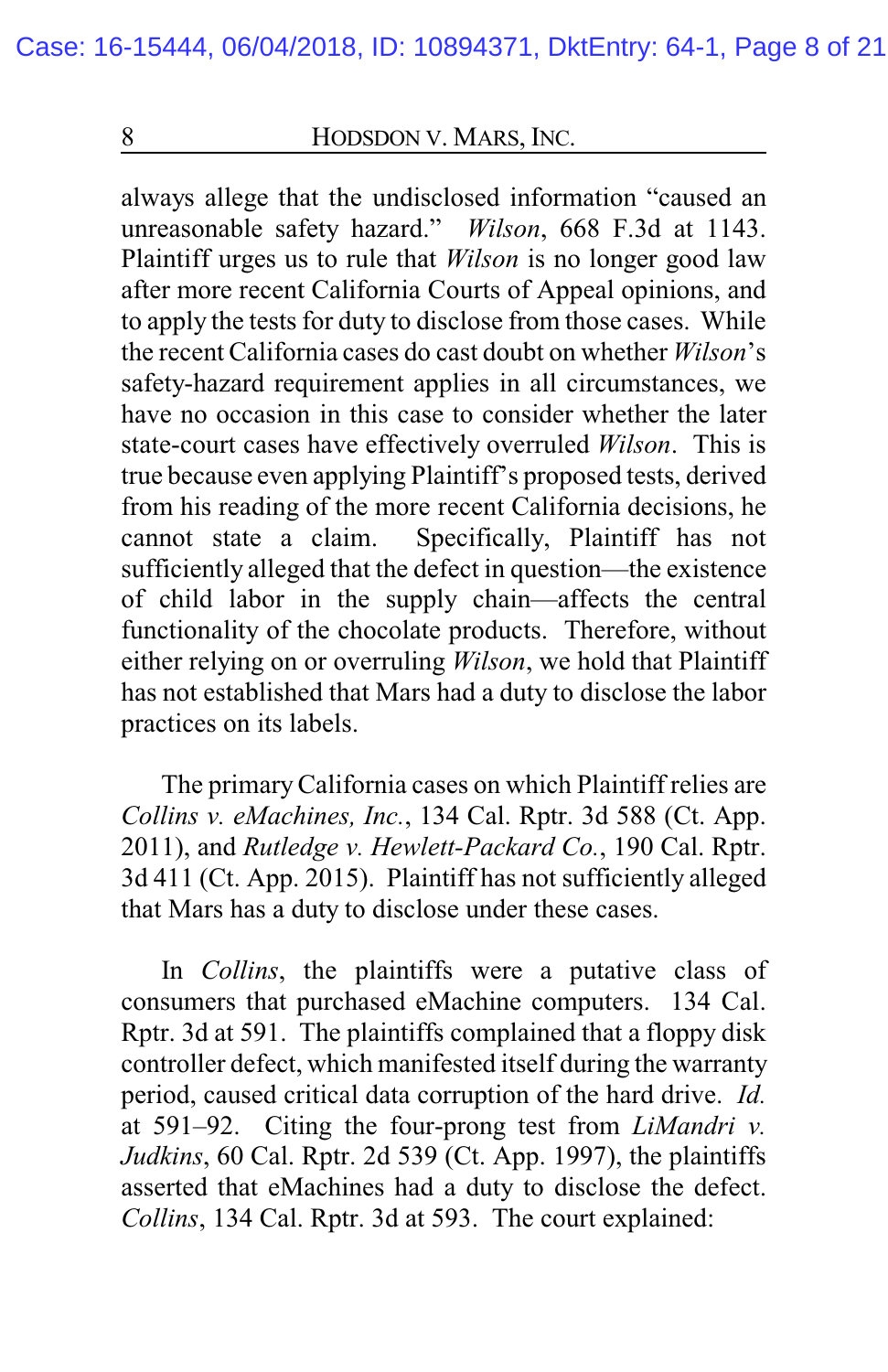A failure to disclose a fact can constitute actionable fraud or deceit in four circumstances: (1) when the defendant is the plaintiff's fiduciary; (2) when the defendant has exclusive knowledge of material facts not known or reasonably accessible to the plaintiff; (3) when the defendant actively conceals a material fact from the plaintiff; and (4) when the defendant makes partial representations that are misleading because some other material fact has not been disclosed.

*Id.* (citing *LiMandri*, 60 Cal. Rptr. 2d at 543). The plaintiffs in *Collins* argued that eMachines had a duty to disclose based on either prong (2) or (3). *Id.* at 593.

The court held that the plaintiffs had stated a CLRA claim under prong (2). *Id.* at 594. The fact of the defect was material because a "reasonable consumer would deem it important in determining how to act in the transaction at issue," *id.* at 593 (internal quotation and alterations omitted), and "according to the complaint, eMachines knew of this defect while plaintiffs did not, and, given the nature of the defect, it was difficult to discover."**<sup>2</sup>** *Id.* at 594 (alteration omitted)*.* Further, *Collins* emphasized that the failure to disclose the defect at issue supported a CLRA claim because the defect "was central to the function of a computer as a computer." *Id.* at 595. In so holding, *Collins* distinguished *Daugherty*—on which *Wilson* is based—by noting that the

**<sup>2</sup>** The court also determined that plaintiffs' complaint alleged that eMachines actively concealed the defect. *Collins*, 134 Cal. Rptr. 3d at 594.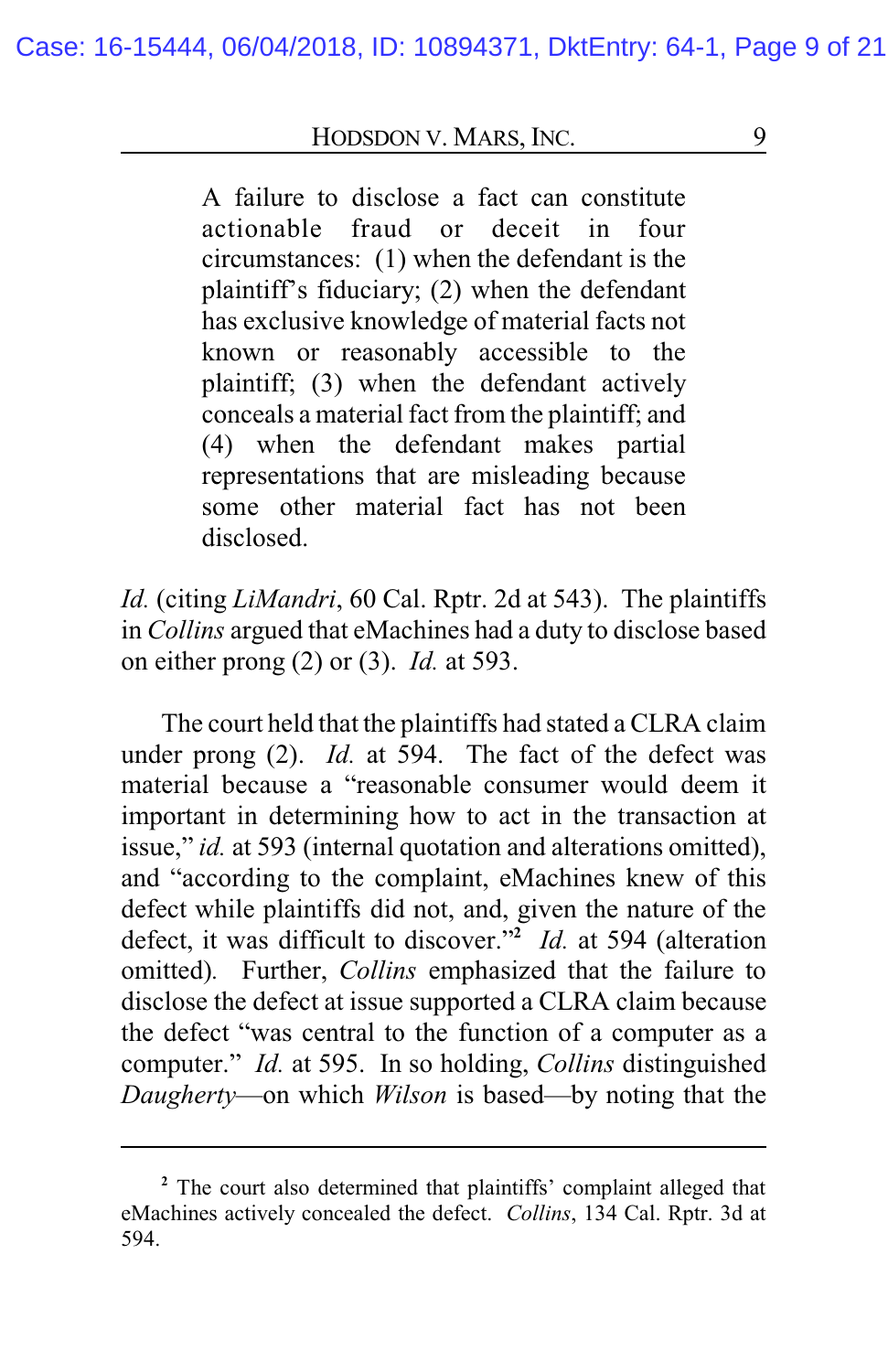defect in the case before it, unlike the defect in *Daugherty*, resulted in damage to the computers *during* the warranty period. *See id.* at 595. *Collins*, therefore, stands for the premise that a manufacturer has a duty to disclose only physical defects—not the means by which a product is produced—that relate to a product's central function and arise during the warranty period.

The second case that Plaintiff relies upon is *Rutledge*, another case involving computers. The plaintiffs there alleged that Hewlett Packard ("HP") actively concealed and did not disclose that its laptops contained defective inverters that would cause the screens to dim and darken during the warranty period. *Rutledge*, 190 Cal. Rptr. 3d at 418. The plaintiffs further alleged that HP made misrepresentations in its press releases, that the plaintiffs relied on these statements, and that the laptop screen is central to the function of the laptop. *See id.* at 420–422. On summary judgment, the court held that there was a triable issue about whether HP had a duty to disclose the inverter defect. *Id.* at 422.

The court's reasoning in *Rutledge*, however, is far from clear. First, the court did not apply the *LiMandri* factors, as *Collins* did, to determine whether defendants had an obligation to disclose. Further, the section of the opinion on the duty to disclose ultimately concludes that there is "a triable issue of fact as to the nature of HP's [affirmative] representations, and whether that *triggered* a duty to disclose the defect." *Id.* at 422 (emphasis added). The opinion is thus somewhat inconclusive on whether there was a duty to disclose independent of HP's affirmative representations about its product. Finally, *Rutledge* seems to cite favorably the holding in *Collins* that manufacturers have a duty to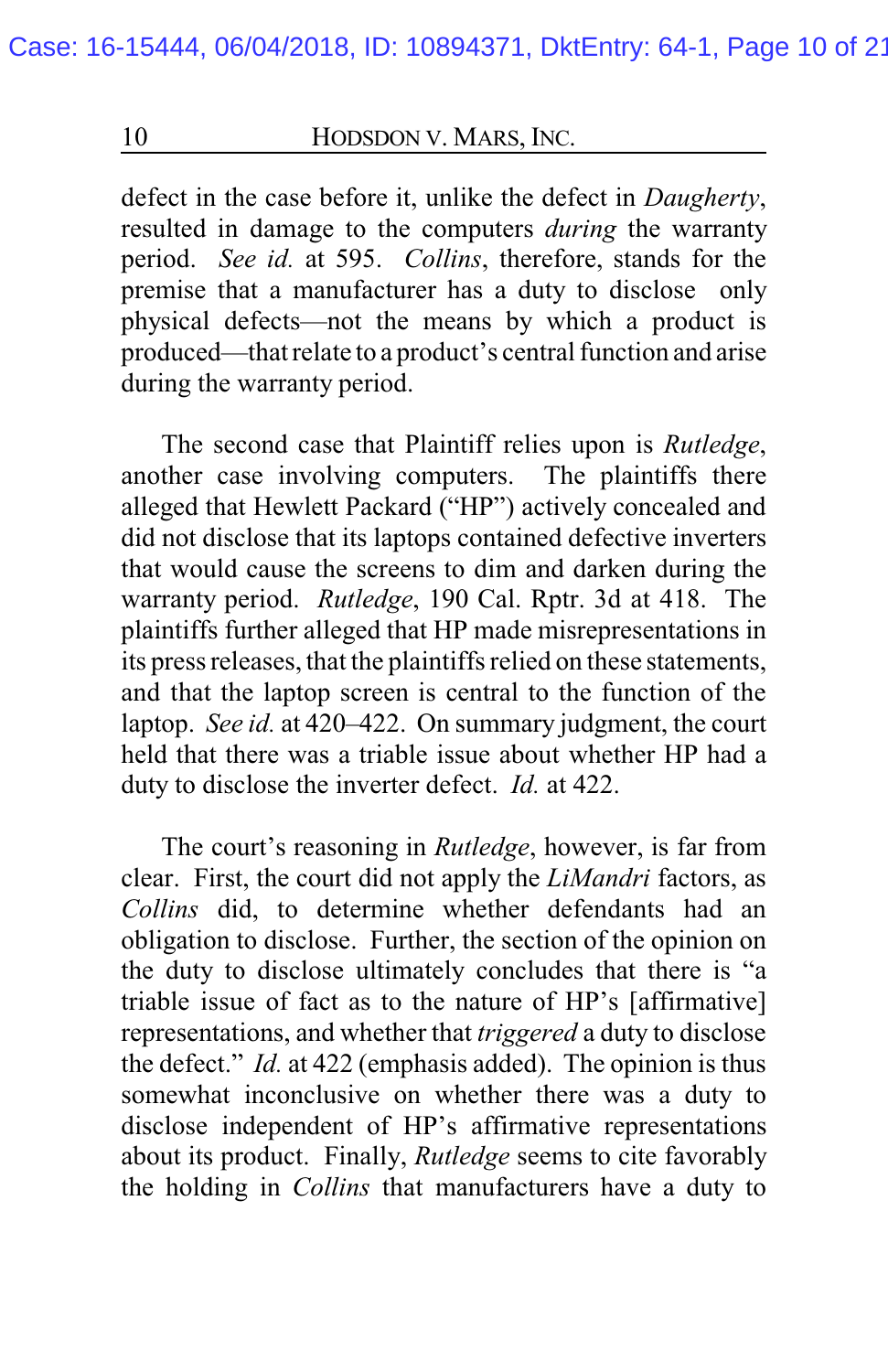disclose a defect when it affects the central functionality of a product. *See id.* at 421.

*Rutledge*, therefore, could be read as a case that stands for any of the following propositions: (1) there is a duty to disclose in light of affirmative representations; (2) there is a duty to disclose defects that go to the central function of the product; or (3) there is a duty to disclose defects that go to the central function of the product and which arise during the warranty period. Plaintiff cannot state a claim under any of these interpretations.

While *Collins* and *Rutledge* are somewhat vague about the test for determining whether a defendant has a duty to disclose, they sanction a UCL omission claim when: the plaintiff alleges that the omission was material; second, the plaintiff must plead that the defect was central to the product's function; and third, the plaintiff must allege one of the four *LiMandri* factors. *See Collins*, 134 Cal. Rptr. 3d at 593–95. Plaintiff argues that Mars had a duty to disclose because information about labor practices is material to consumers and—relying on the second prong of *LiMandri*—because Mars had "superior knowledge" about labor issues in its supply chain. Plaintiff, however, omits a crucial element that *Collins* and *Rutledge* emphasize—that the defect must relate to the central functionality of the product.**<sup>3</sup>**

**<sup>3</sup>** Plaintiff also cites *Rubenstein v. Gap, Inc*., 222 Cal. Rptr. 3d 397 (Ct. App. 2017). The plaintiffsin*Rubenstein* alleged that Gap violated the consumer protection laws "based on Gap's alleged misrepresentation in using the Gap and Banana Republic brand names for [factory store] items that had never been sold in traditional Gap and Banana Republic stores and/or were of lesser quality, and also on Gap's failure to disclose these facts to consumers. *Id.* at 401. The court rejected the plaintiffs' claims,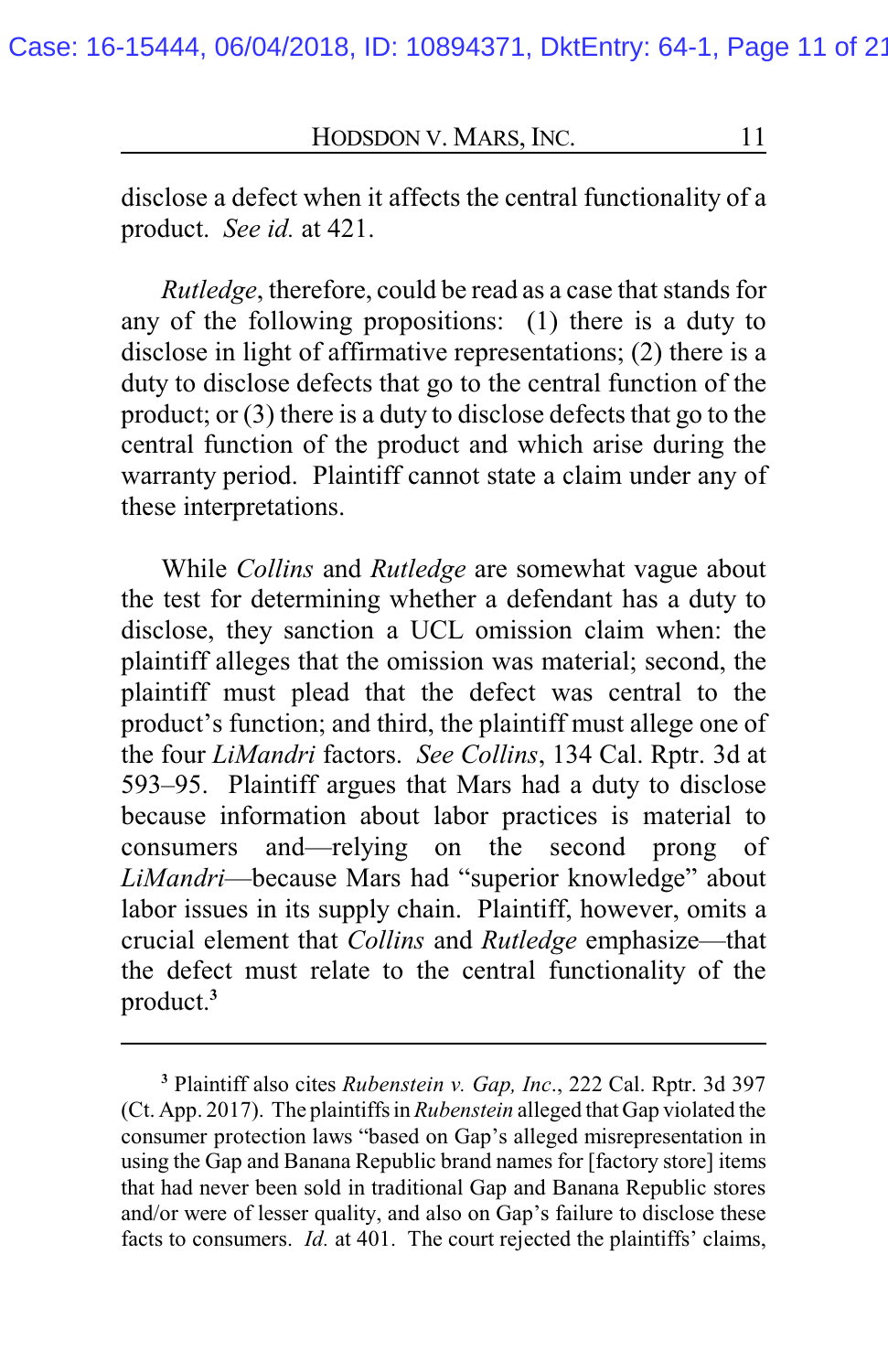First, we assume without deciding that the existence of slave or child labor in a product's supply chain is material to consumers.

Second, however, Plaintiff fails to allege that the existence of slave or child labor in the supply chain affects the product's central function. In *Collins* and *Rutledge*, the plaintiffs were required to plead that the allegedly concealed *physical* defect was *central* to the product's function.**<sup>4</sup>** Here,

Additionally, after oral argument in this case, the California Court of Appeal, Fifth District, decided *Gutierrez v. CarMax Auto Superstores Cal.*, 228 Cal. Rptr. 3d 699 (Ct. App. 2018). In *Gutierrez*, the defendant car dealer did not disclose that the car that the plaintiff purchased was subject to a safety recall relating to the car's braking and lighting systems. The court held that the omitted information was material because it related to safety concerns—which would be important to the reasonable consumer. *Id.* at 705. Further, the court concluded that the car dealer had a duty to disclose the recall because "CarMax made *partial representations* about the vehicle's braking and lighting systems and those representations were likely to mislead for want of communication of the facts about the recall." *Id.* at 722–23. As *Gutierrez* is a partial misrepresentation case, it does not affect the outcome of this purely omissions-based case.

**<sup>4</sup>** Neither *Rubenstein* nor *Gutierrez* mentions the "central functionality" test, but their facts are consistent with requiring that the alleged defect be physical and important to the product's function. In *Gutierrez*, the alleged omission related to a physical defect that created a safety hazard. 228 Cal. Rptr. 3d at 723. In *Rubenstein*, the court concluded that there were no "facts showing that the sales history of factory store items is material to reasonable consumers." 222 Cal. Rptr. 3d at 405.

reasoning that the plaintiffs did not "allege facts showing that the sales history of factory store items is material to reasonable consumers." It further held that "any quality issues with factory store merchandise were not in Gap's exclusive knowledge." *Id.* at 405.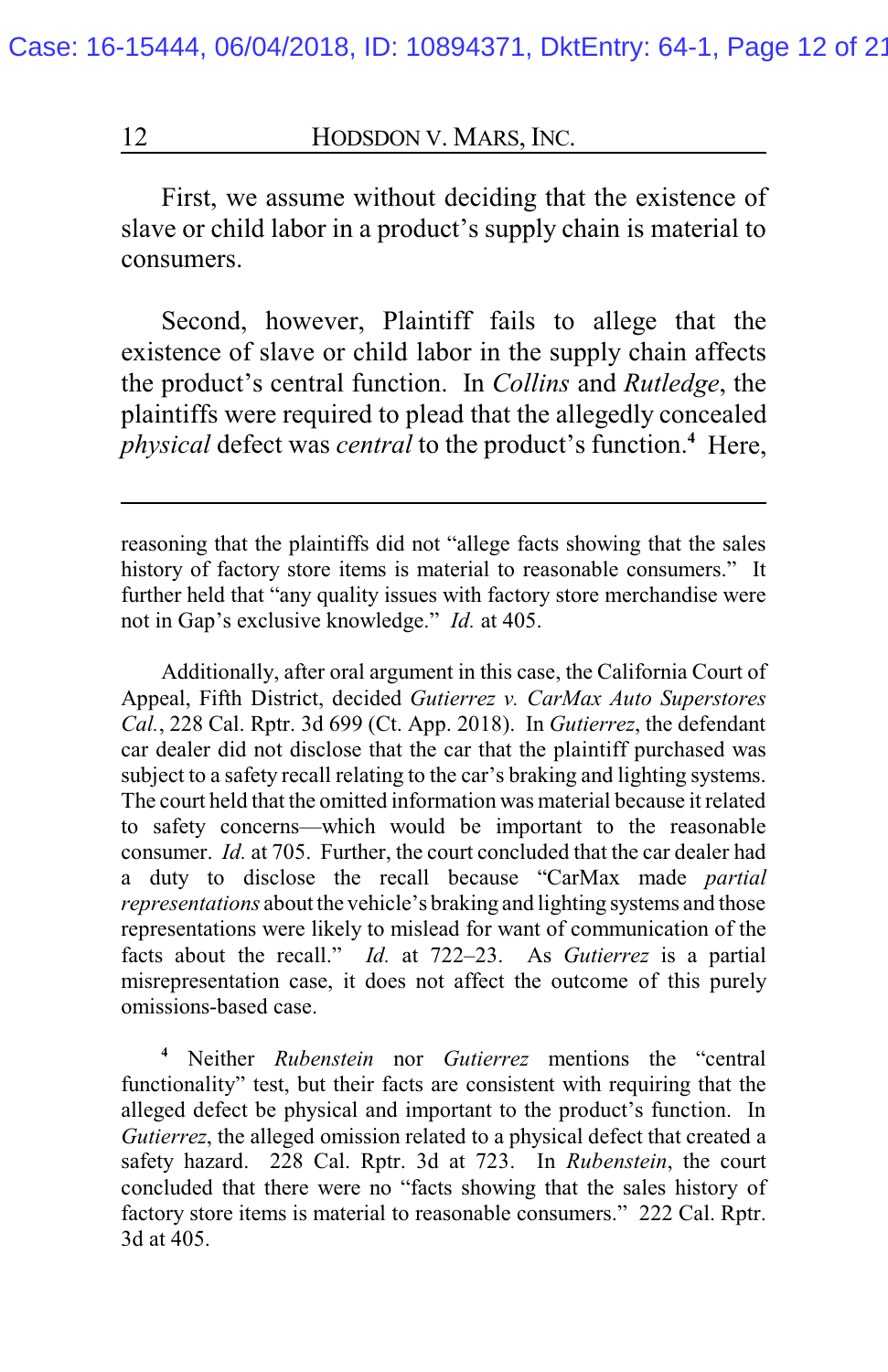the alleged lack of disclosure about the existence of slave labor in the supply chain is not a physical defect at all, much less one related to the chocolate's function as chocolate. Plaintiff contends that he has "no practical use" for the products tainted by slave or child labor, but the central functionality of the product is not based on subjective preferences about a product. A computer chip that corrupts the hard drive, or a laptop screen that goes dark, renders those products incapable of use by any consumer; some consumers of chocolate are not concerned about the labor practices used to manufacture the product. Thus, Plaintiff fails to establish that Mars has a duty to disclose the issues in its supply chain.**<sup>5</sup>**

Nonetheless, even though we apply the more recent California Courts of Appeal decisions, doing so does not deprive *Wilson* of all vitality. The recent California cases show that *Wilson*'s safety hazard pleading requirement is not necessary in *all* omission cases, but that the requirement may remain applicable in some circumstances. In other words, *Collins* and *Rutledge* are not necessarily irreconcilable with *Wilson* because, where the challenged omission does not concern a central functional defect, the plaintiff may still have to plead a safety hazard to establish that the defendant

**<sup>5</sup>** The parties also dispute whether Plaintiff sufficiently pleaded that Mars had knowledge that Plaintiff did not about the existence of child or slave labor in the supply chain. Plaintiff argues that Mars need only have "superior" knowledge over the consumer to satisfy the *Limandri* prong, whereas Mars contends that the test is "exclusive" knowledge. While we need not reach the issue here, Mars appears to have the better reading of California law.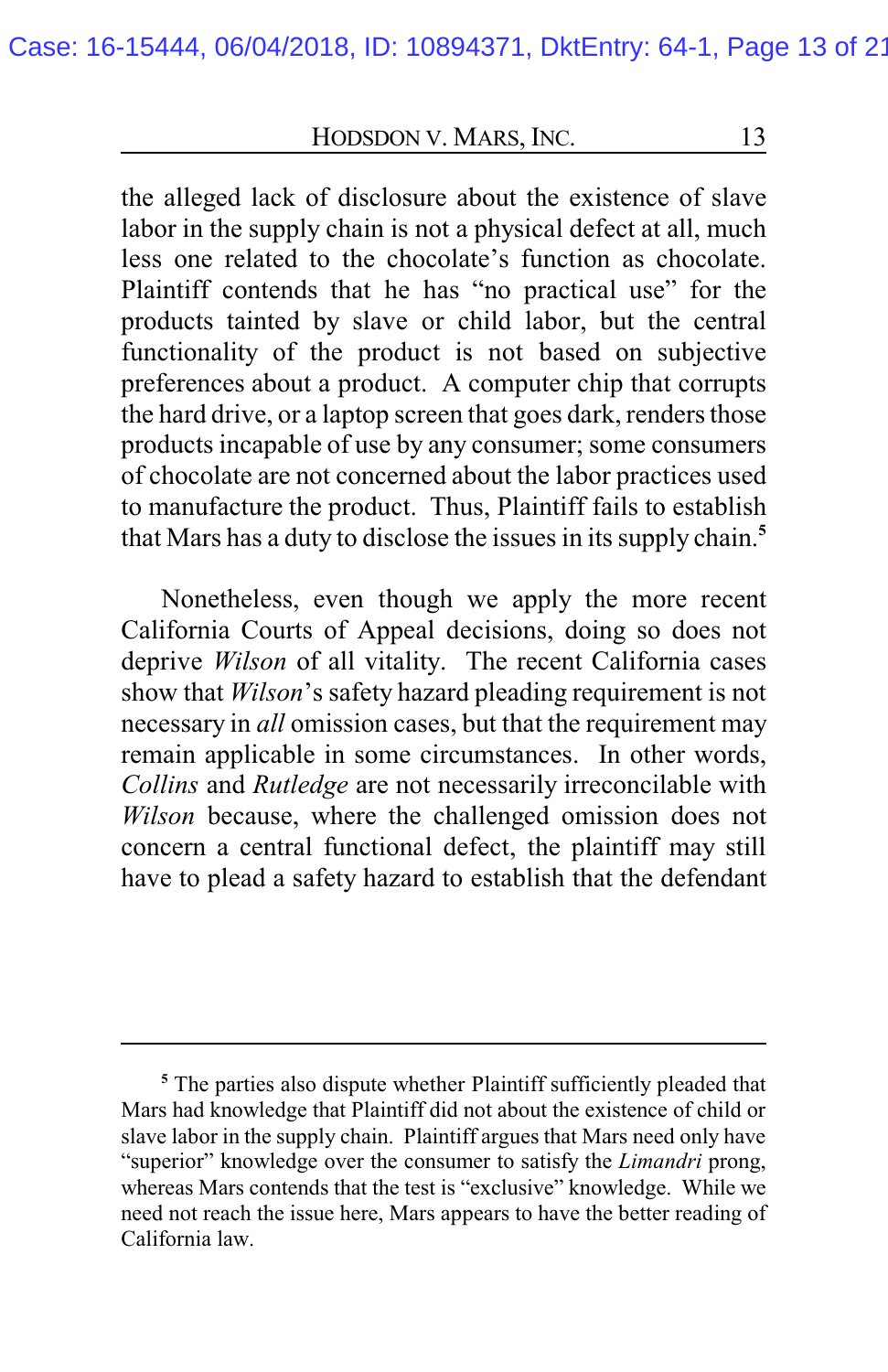had a duty to disclose.<sup>6</sup> For example, even though we offer no binding opinion on the issue, *Wilson* may still apply where the defect in question does not go to the central functionality of the product, but still creates a safety hazard. For this reason, we are not convinced that the California Supreme Court would rule that a plaintiff need never plead a safety hazard. *See Muniz v. United Parcel Serv., Inc.*, 738 F.3d 214, 219 (9th Cir. 2013) ("Decisions of the six [California] district appellate courts are persuasive but do not bind each other or us. We should nevertheless follow a published intermediate state court decision regarding California law unless we are convinced that the California Supreme Court would reject it.") (citations omitted). *But see In re Watts*, 298 F.3d 1077, 1084–86 (9th Cir. 2002) (O'Scannlain, J., concurring) (questioning this Circuit's practice of revisiting panel decisions based on subsequent state intermediate appellate opinions, especially where state appellate courts have independent districts that do not follow one another's precedent).

Therefore, we hold that in this pure omissions case concerning no physical product defect relating to the central function of the chocolate and no safety defect, Plaintiff has not sufficiently pleaded that Mars had a duty to disclose on its labels the labor issues in its supply chain.**<sup>7</sup>** Absent a duty to

**<sup>6</sup>** For example, even though we offer no binding opinion on the issue, *Wilson* may still apply where the defect in question does not go to the central functionality of the product but still creates a safety hazard.

**<sup>7</sup>** Plaintiff has an outstanding motion to certify the following question to the California Supreme Court: "Must a pure omission-based consumer deception claimunder the UCL, FAL, and CLRA involve a safety concern to be actionable?" Because Plaintiff cannot establish that Mars had a duty to disclose, even if he is not required to plead a safety hazard, the answer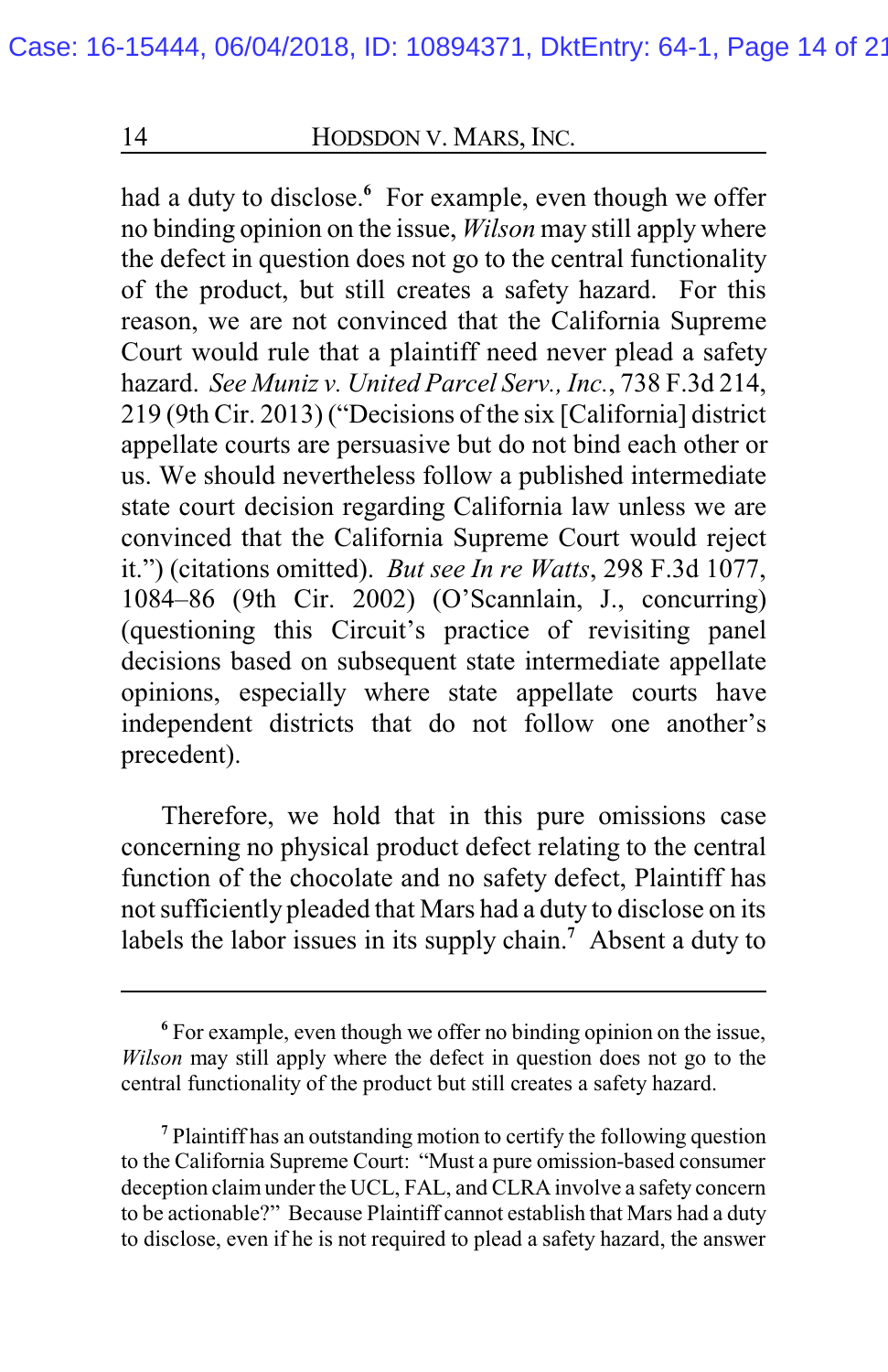disclose, Plaintiff's CLRA, UCL and FAL claims are foreclosed.

#### **B. CLRA**

Plaintiff alleges three separate violations of the CLRA, namely that Mars' failure to disclose on its labels information about slave or child labor: (1) "[m]isrepresent[ed] the source" of the products; (2) "[r]epresent[ed] that [the] goods ... have ... characteristics ... which they do not have"; and (3) "[r]epresent[ed] that goods . . . are of a particular standard." Cal. Civ. Code § 1770(a)(2), (5), (7).

Again, "although a claim may be stated under the CLRA in terms constituting fraudulent omissions, to be actionable the omission must be contrary to a representation actually made by the defendant, or an omission of a fact the defendant was obliged to disclose." *Daugherty*, 51 Cal. Rptr. 3d at 126. As discussed above, Mars was not obliged to disclose issues about its supply chain. Therefore, Mars did not violate the CLRA.

#### **C. UCL**

The UCL prohibits "any unlawful, unfair or fraudulent business act or practice." Cal. Bus. & Prof. Code § 17200. "Because Business & Professions Code § 17200 is written in the disjunctive, it establishes three varieties of unfair

to Plaintiff's question is not outcome-determinative. *See* Cal. R. of Court 8.548(a)(1) ("The [California] Supreme Court may decide a question of California law if . . . [t]he decision could determine the outcome of a matter pending in the requesting court."). We therefore deny the motion to certify the question.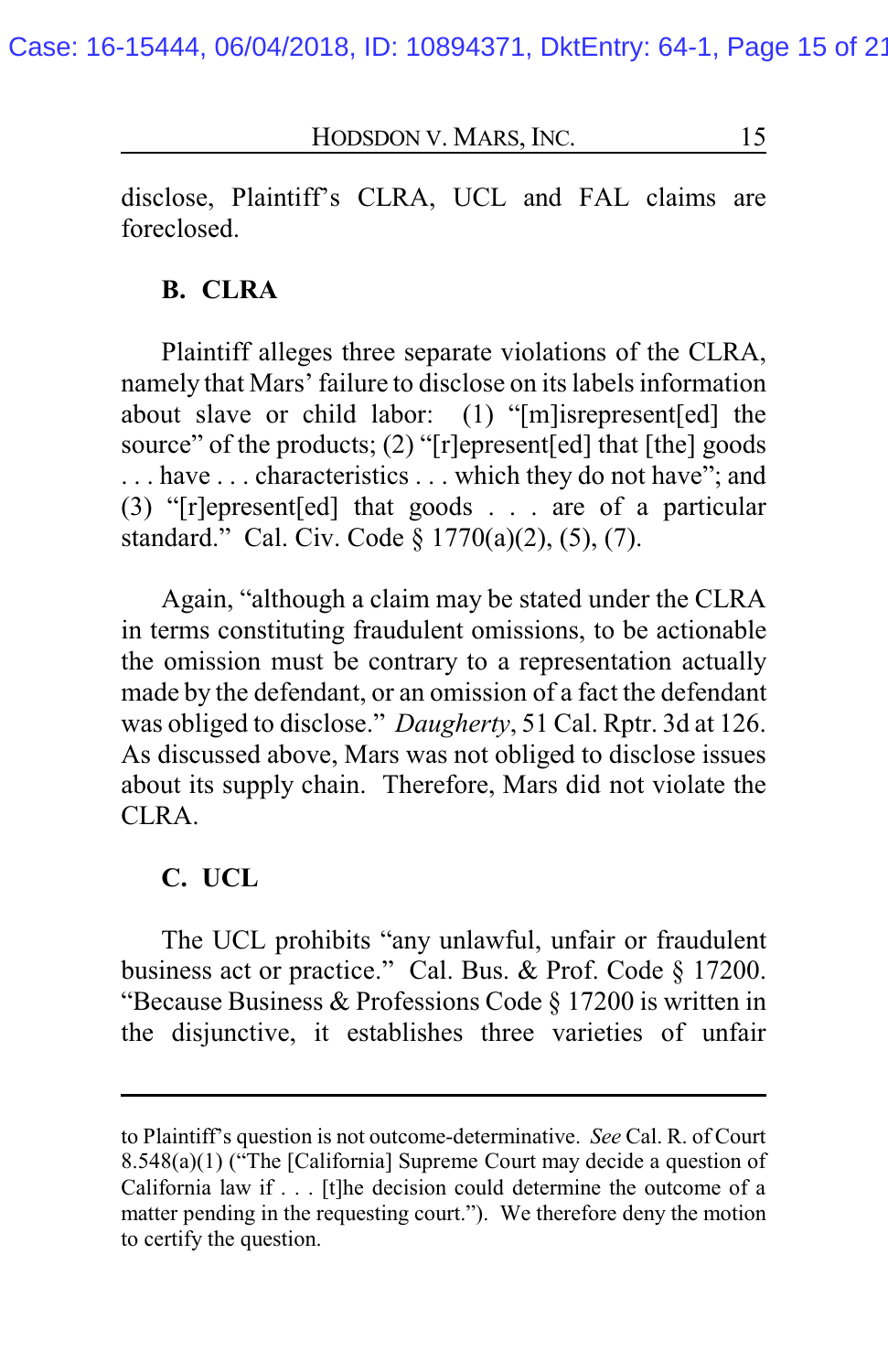competition–acts or practices which are unlawful, or unfair, or fraudulent." *Cel-Tech Commc'ns, Inc. v. L.A. Cellular Tel. Co.*, 973 P.2d 527, 540 (Cal. 1999). Plaintiff claims that Mars is liable under all three of the varieties.

#### **1. Unlawful Prong**

Plaintiff links his unlawful prong claim to Mars' alleged violation of the CLRA. As discussed above, Mars did not violate the CLRA; thus, it did not violate the unlawful prong of the UCL.

#### **2. Fraudulent Prong**

"[A] failure to disclose a fact one has no affirmative duty to disclose is [not] 'likely to deceive' anyone within the meaning of the UCL." *Daugherty*, 51 Cal. Rptr. 3d at 128; *see also Berryman v. Merit Prop. Mgmt., Inc.*, 62 Cal. Rptr. 3d 177, 188 (Ct. App. 2007) ("Absent a duty to disclose, the failure to do so does not support a claim under the fraudulent prong of the UCL."). Plaintiff does not state a claim under this prong.

#### **3. Unfair Prong**

Unlike the other two UCL prongs, the lack of a duty to disclose does not necessarily dispose of claims under the unfair prong. "The UCL does not define the term 'unfair.' In fact, the proper definition of 'unfair' conduct against consumers 'is currently in flux' among California courts." *Davis v. HSBC Bank Nev., N.A.*, 691 F.3d 1152, 1169 (9th Cir. 2012) (quoting *Lozano v. AT&T Wireless Servs., Inc.*, 504 F.3d 718, 735 (9th Cir. 2007)). "Before *Cel-Tech*, courts held that 'unfair' conduct occurs when that practice 'offends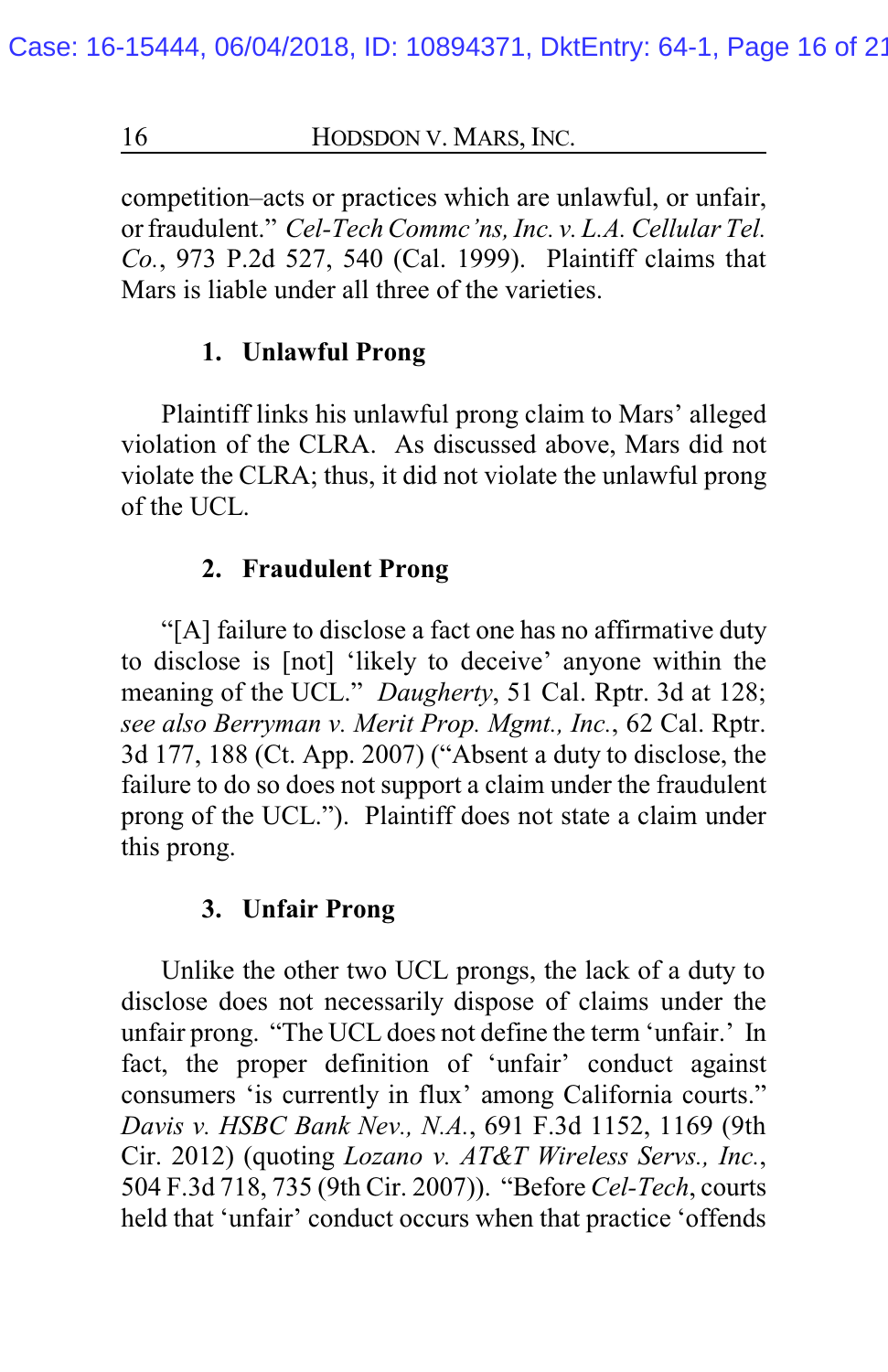an established public policy or when the practice is immoral, unethical, oppressive, unscrupulous or substantially injurious to consumers.' " *Id.* (citing *S. Bay Chevrolet v. Gen. Motors Acceptance Corp.*, 85 Cal. Rptr. 2d 301, 316 (Ct. App. 1999)) ("*South Bay* test"). The California Supreme Court, in *Cel-Tech*, established a different, more concrete, definition of unfair:

> "[U]nfair" means "conduct that threatens an incipient violation of an antitrust law, or violates the policy or spirit of one of those laws because its effects are comparable to or the same as a violation of the law, or otherwise significantly threatens or harms competition." It further required that "any finding of unfairness to competitors under<br>section 17200 be *tethered* to some section 17200 be *tethered* to some legislatively declared policy or proof of some actual or threatened impact on competition."

*Davis*, 691 F.3d at 1169–70 (quoting *Cel-Tech*, 973 P.2d at 543–44) (emphasis added). The *Cel-Tech* test did not apply to actions by consumers, but "some courts in California have extended the *Cel-Tech* definition to consumer actions, while others have applied the [*South Bay* test]." *Id*. at 1170; *see also Cel-Tech*, 973 P.2d at 544 n.12. The parties here argue under both the *Cel-Tech* and *South Bay* tests.

First, under the *Cel-Tech* test, Plaintiff contends that his claims are "tethered" to the United Nations' Universal Declaration of Human Rights and the ILO's Convention 182 ("Worst Forms of Child Labour Convention")—the former forbidding slavery and the latter forbidding the worst forms of child labor. Plaintiff's theory is that these international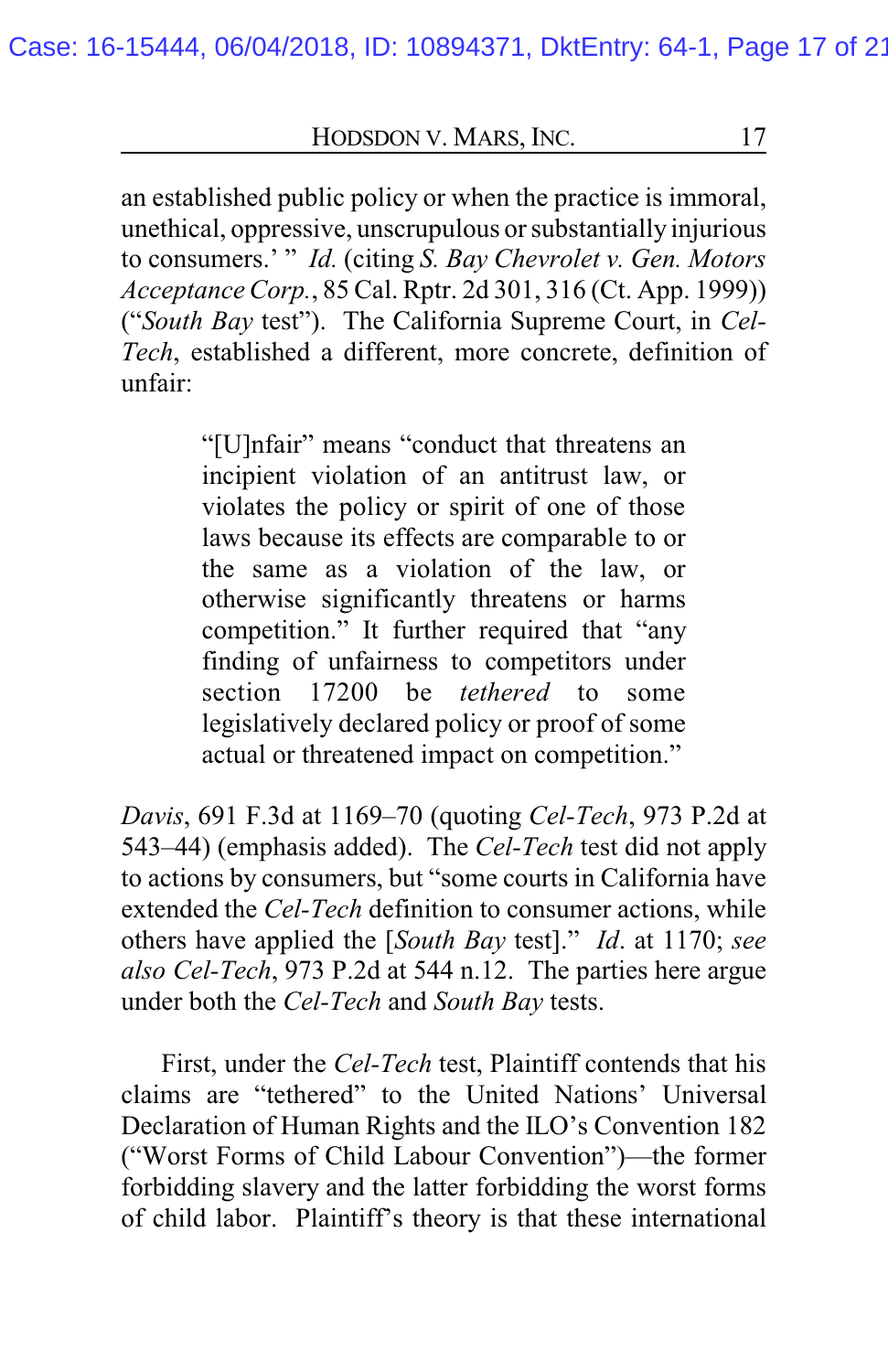declarations demonstrate the "legislatively declared policy" against child and slave labor. To determine whether against child and slave labor. something is sufficiently "tethered" to a legislative policy for the purposes of the unfair prong, California courts require a close nexus between the challenged act and the legislative policy. *See Cel-Tech*, 973 P.2d at 544 (holding that for an act to be "unfair," it must "threaten[]" a violation of law or "violate[] the policy or spirit of one of those laws because its effects are comparable to or the same as a violation of the  $law$ ").

For example, in *Gregory v. Albertson's, Inc.*, 128 Cal. Rptr. 2d 389 (Ct. App. 2002), the plaintiffs alleged that the defendants violated the unfair prong of the UCL when the defendant grocery store chain closed one location, but held the lease and kept the property empty to prevent a competitor from moving in. *Id.* at 395. Plaintiffs tried to tether defendants' actions to a policy against urban blight. *See id.* ("[B]y keeping off the market the chief retail store in the shopping center, the [defendants] have put in motion a process of deterioration affecting the entire shopping center that will inevitably produce the kind of blight that Health and Safety Code section 33035 condemns . . . ."). The court rejected plaintiffs' argument that defendants' decision to hold onto *one* lease was sufficiently tethered to the policy against *community* blight in § 33035. *Id.* at 395–96. Instead, the court reasoned that § 33035 was part of a broader Community Redevelopment Law, which established procedures for public participation in the redevelopment of blighted areas, but did not "call[] for a private remedy affecting a single parcel of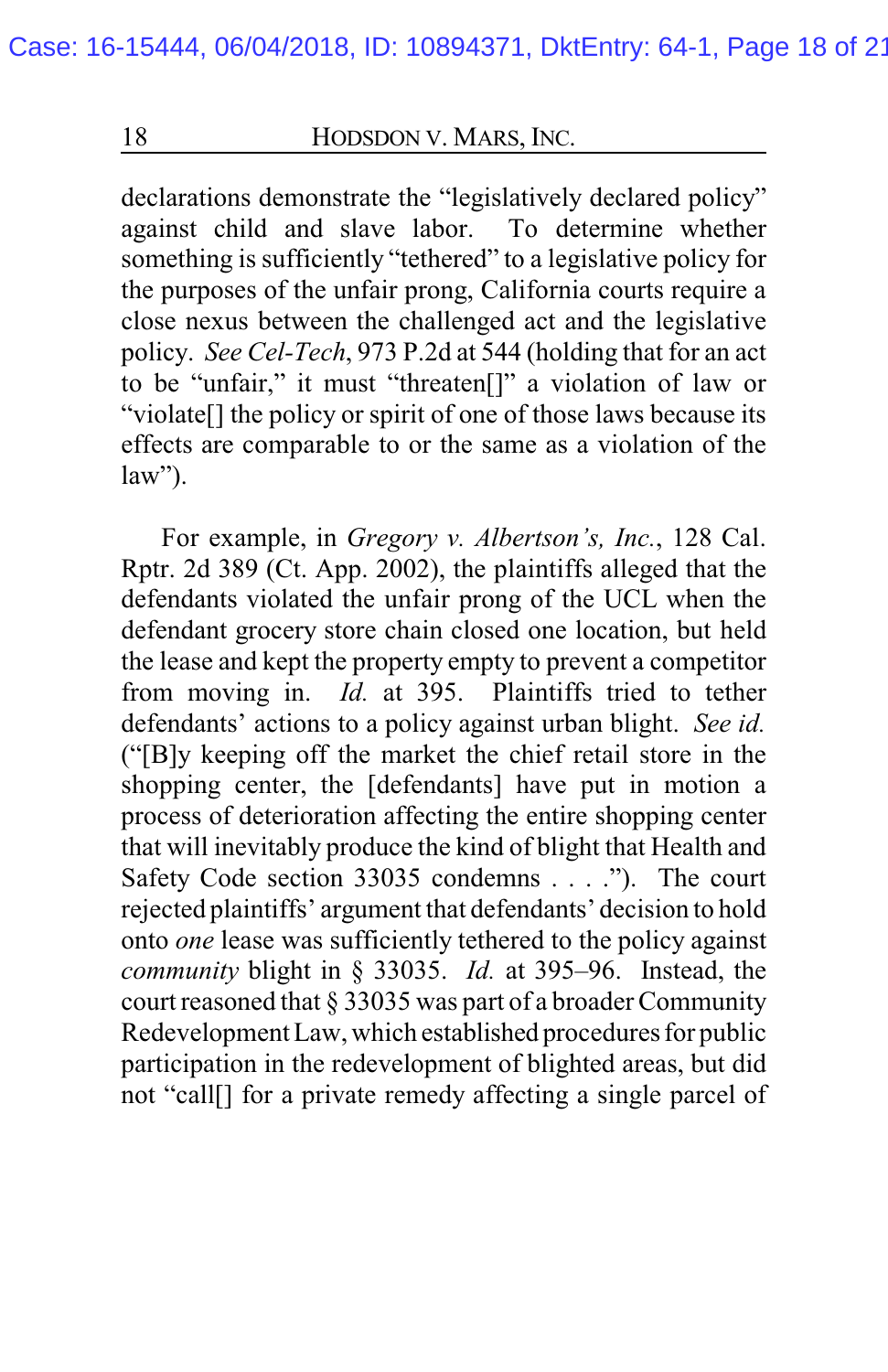property under the unfair competition law." *Id.* at 395.**<sup>8</sup>** In other words, the challenged action was too far removed from the legislative policy, as stated in the Community Redevelopment Law, to be the tether for a claim under the unfair prong. *Id.*; *see also Scripps Clinic v. Superior Court*, 134 Cal. Rptr. 2d 101, 117 (Ct. App. 2003) (holding that plaintiffs did not state a claim under the unfair prong where defendant medical center's practice of not continuing to treat patients who sued the center did not affect plaintiffs' constitutional right to redress in court).

As the plaintiffs in *Gregory* pointed to a general policy against urban blight, so too, Plaintiff here highlights a general policy against child or slave labor. However, like in *Gregory*, there is not a close enough nexus between the policy at issue—here a policy against certain labor practices— and the challenged action—here not placing disclosures on consumer labels. Just as leaving one building empty may *eventually* lead to blight, so too not labeling chocolate bars may indirectly exacerbate slave labor in the supply chain; however, the labeling of products is too far removed from the U.N. and ILO policies to serve as the basis for a UCL claim. As such, the U.N. Convention and the Worst Forms of Child Labour Convention do not provide a tether here. Further, requiring Mars to place labels on its products could arguably impinge on the Supply Chains Act, which addresses disclosure of labor abuses, but does not require labels on the products themselves. Plaintiff cannot state an unfairness prong claim under the *Cel-Tech* test.

**<sup>8</sup>** *Gregory* also rejected plaintiffs' tethering claim because "it would impinge on a separate state policy favoring freedom of contract by the parties to commercial real property leases." 128 Cal. Rptr. 2d at 395 (quotation marks omitted).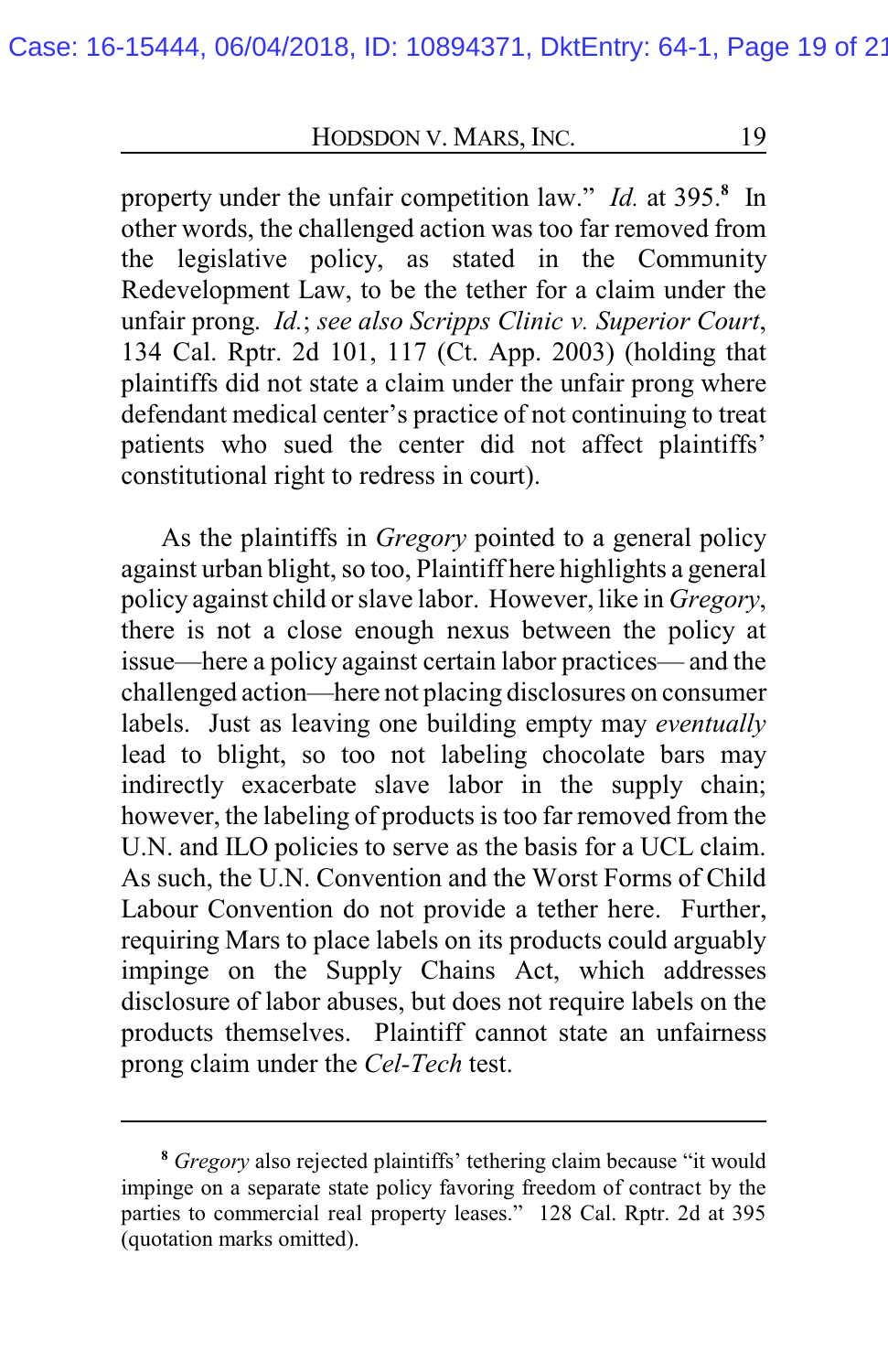Plaintiff's claims also fail under the *South Bay* test. Mars' failure to disclose information it had no duty to disclose in the first place is not substantially injurious, immoral, or unethical. *See Bardin v. DaimlerChrysler Corp.*, 39 Cal. Rptr. 3d 634, 643–44 (Ct. App. 2006) (holding that the use of less expensive tubular steel exhaust manifolds did not violate public policy because the defendant made no representation about the composition of the manifolds and the plaintiffs did not allege a safety concern or a violation of the warranty). Plaintiff's allegation that Mars' participation in a supply chain involving slave labor is "immoral" does not suffice here, because Plaintiff is challenging the failure to disclose. While the labor practices themselves are clearly immoral, it is doubtful that failing to disclose on the label that a product may be tainted by such labor practices is itself immoral, especially when there is no specific duty to disclose this information and the information is otherwise disclosed under the Supply Chains Act. Further, the failure to disclose is not substantially injurious because, as mentioned above, information about slave and child labor is public knowledge, accessible on Mars' website—pursuant to the Supply Chains Act. Therefore, under either test for the unfair prong of the UCL, Plaintiff's claims fail.

### **D. FAL**

"California's False Advertising Law makes it unlawful for any person to 'induce the public to enter into any obligation' based on a statement that is 'untrue or misleading, and which is known, or which by the exercise of reasonable care should be known, to be untrue or misleading.' " *Davis*, 691 F.3d at 1161 (quoting Cal. Bus. & Prof. Code § 17500). Whether an advertisement is misleading is determined by asking whether a reasonable consumer would likely be